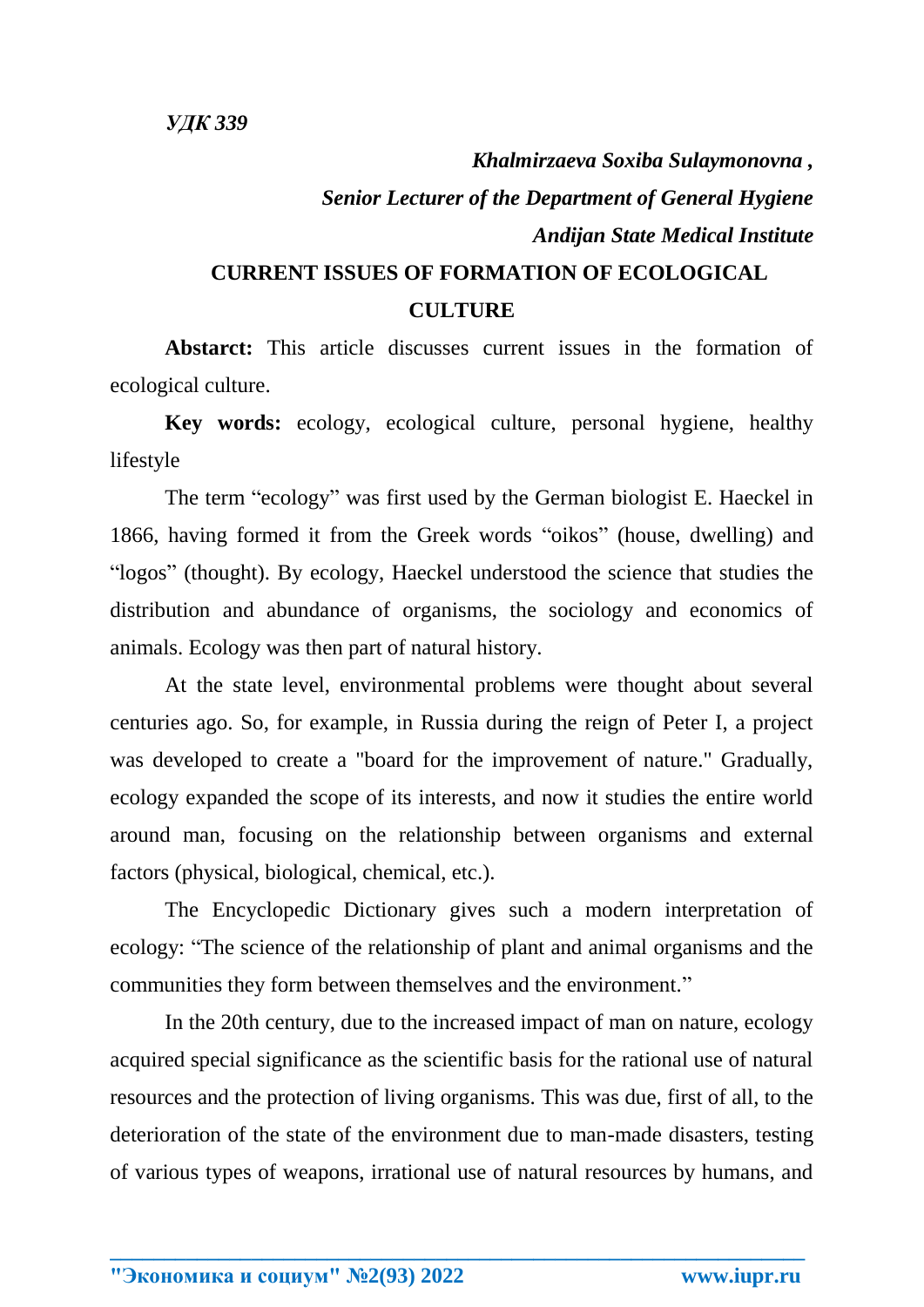other reasons. To date, about 300 areas of acute environmental situations have formed in the CIS countries, covering an area of almost 4 million square meters. km. At the present stage, life confronts us with seven environmental problems: 1) the problem of food, 2) the problem of energy, 3) the problem of resources; 4) the problem of demography; 5) the problem of the gene pool; 6) the problem of the biosphere; 7) the problem of human health.

Against the background of existing environmental problems, environmental education and environmental education of all segments of the population are of particular relevance today. Consider the essence of these concepts.

Environmental education is:

 a comprehensive analysis of various environmental problems (scientific, ideological, moral, aesthetic, economic);

 study of the following concepts in the content of academic subjects - protection of human health, environmental protection, monitoring the state of the environment, environmental quality, healthy lifestyle, environmental and health examination;

 connection of fundamental concepts of ecology with various sciences.

On this basis, a high school graduate should know:

 ecological contradictions of a global scale, affecting the foundations of the existence of human society on Earth;

reasons for the aggravation of modern environmental problems;

 ways of solving environmental problems in different countries (social, scientific and economic experience);

 opportunities for organizing optimal relationships between human society and nature - planned organization of production, the introduction of resource-saving and waste-free technologies into industry, waste disposal, strengthening state control over the state of the natural environment and sources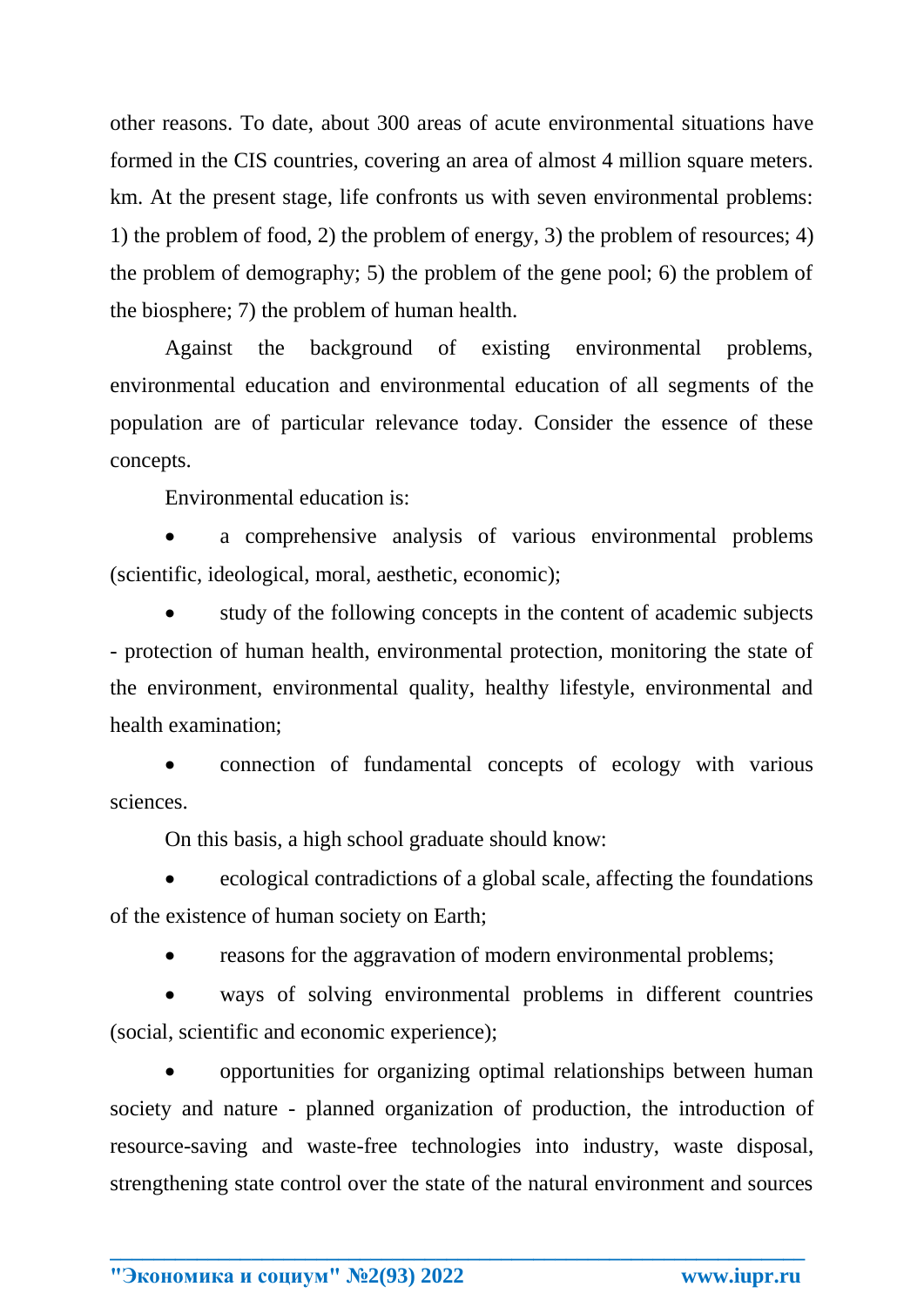of pollution, restructuring the psychology of the population in relation to the natural environment, the exploration of outer space for the purposes of peaceful civilization (according to V.S. Kukushin).

Environmental education is a purposeful systematic activity to form a personality ready for practical environmental activities, to promote environmental ideas, to protect and improve the state of the environment.

The goal of ecological education is the formation of an ecological culture among schoolchildren, which can be represented in three components ecological consciousness, ecological thinking, and ecological activity.

Environmental awareness includes:

- environmental knowledge (facts, information, conclusions, theories of interaction in the world of animals and plants, in their habitat and in general, in the environment);
- aesthetic feelings (understanding and appreciation of the beauty of nature, its harmony with the surrounding world);
- environmental responsibility (anticipation and prevention of possible negative consequences of human impact on the environment).

Ecological thinking is manifested in the ability to comprehend environmental phenomena, establish connections and dependencies that exist in the world of plants and animals, draw conclusions, generalizations and conclusions regarding the state of nature, reasonably interact with it;

Environmental activities - active environmental protection and competent promotion of environmental knowledge. The above components of environmental culture determine the following main tasks of environmental education and environmental education of schoolchildren:

**\_\_\_\_\_\_\_\_\_\_\_\_\_\_\_\_\_\_\_\_\_\_\_\_\_\_\_\_\_\_\_\_\_\_\_\_\_\_\_\_\_\_\_\_\_\_\_\_\_\_\_\_\_\_\_\_\_\_\_\_\_\_\_\_**

• the formation of students' interest in the study of the laws of nature; assistance in their awareness of the importance of nature as a human habitat;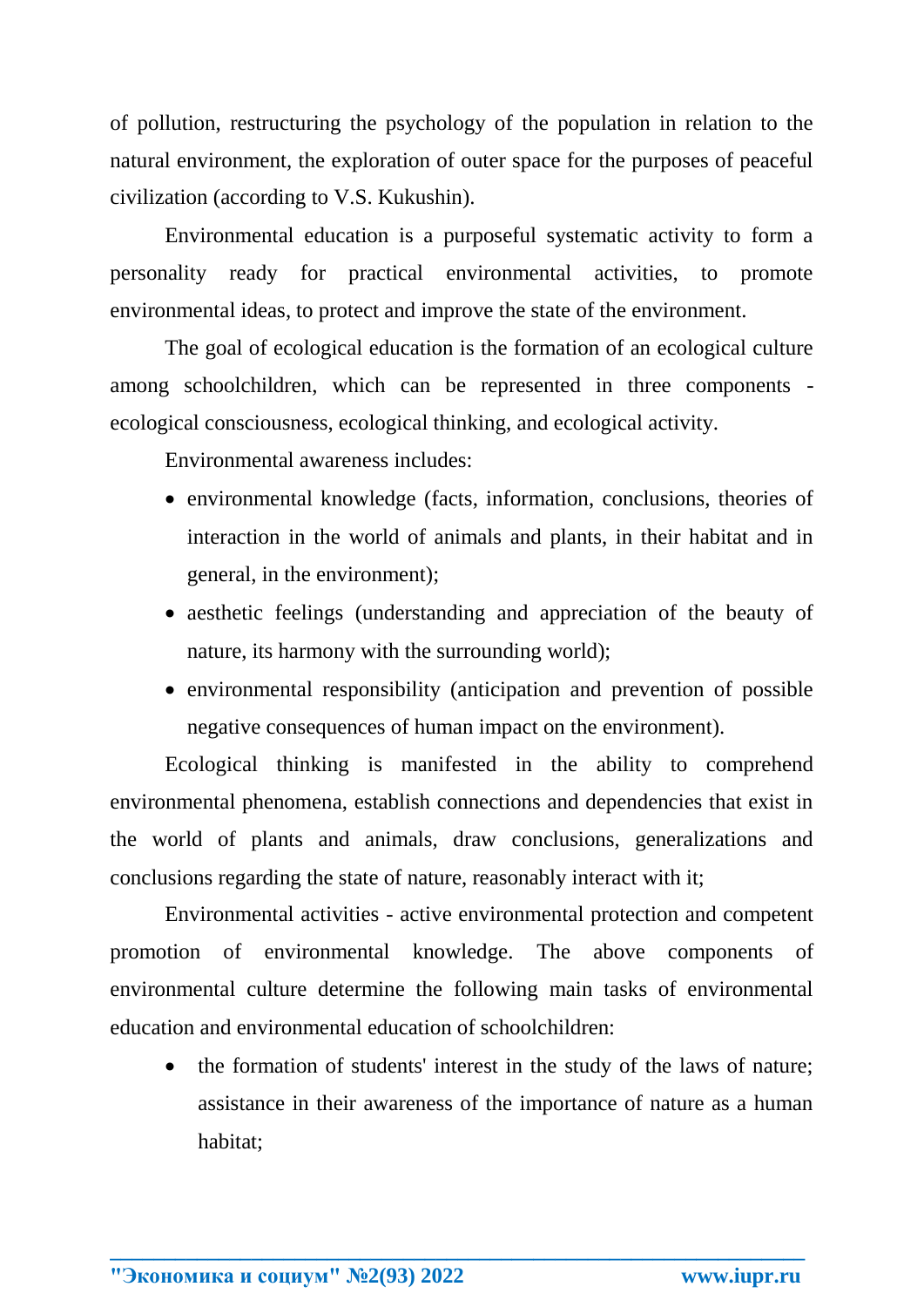- development in children of a sense of responsibility for the state of the environment, for their own life and health, as well as the life and health of others;
- the formation of students' moral and aesthetic attitude to nature, the promotion of their perception of nature as an aesthetic perfection;
- stimulating the active participation of schoolchildren in environmental protection activities and the promotion of environmental knowledge.

The educational process contains great opportunities in terms of environmental education and upbringing of students, especially such disciplines as biology, chemistry, geography, physics (students study nature as a habitat, physical factors of the natural environment, the development of energy and its environmental indicators, the biosphere and its protection, natural disasters and ways to protect against them, means of combating environmental pollution, etc.).

Objects of the humanitarian and artistic cycle also contribute to the formation of the ecological consciousness of children - history, "Man. Society. State", literature, fine arts, music.

## **References:**

- 1. RM Khamzaevna (2020) [Linguistic features of the novel "New Moscow](https://scholar.google.com/citations?view_op=view_citation&hl=ru&user=NUcDavgAAAAJ&authuser=2&citation_for_view=NUcDavgAAAAJ:Tyk-4Ss8FVUC)  [Philosophy" by V. Pyetsuh.](https://scholar.google.com/citations?view_op=view_citation&hl=ru&user=NUcDavgAAAAJ&authuser=2&citation_for_view=NUcDavgAAAAJ:Tyk-4Ss8FVUC) International Journal of Research 7 (3), 198- 201.
- 2. Расулова, М. Х. (2018). Прием обратной связи на уроках литературы. In Молодежь и наука: реальность и будущее (pp. 554-555).
- 3. Расулова, М. Х. (2017). Инновационные технологии в экологическом воспитании. In Молодежь и наука: реальность и будущее (pp. 302- 305).
- 4. Расулова, М. Х. (2016). Проектная работа на занятиях по русской литературе. In Молодежь и наука: реальность и будущее (pp. 329- 330).
- 5. Расулова, М. Х. (2016). Опыт применения метода проектов при обучении русскому языку. In Молодежь и наука: реальность и будущее (pp. 327-329).